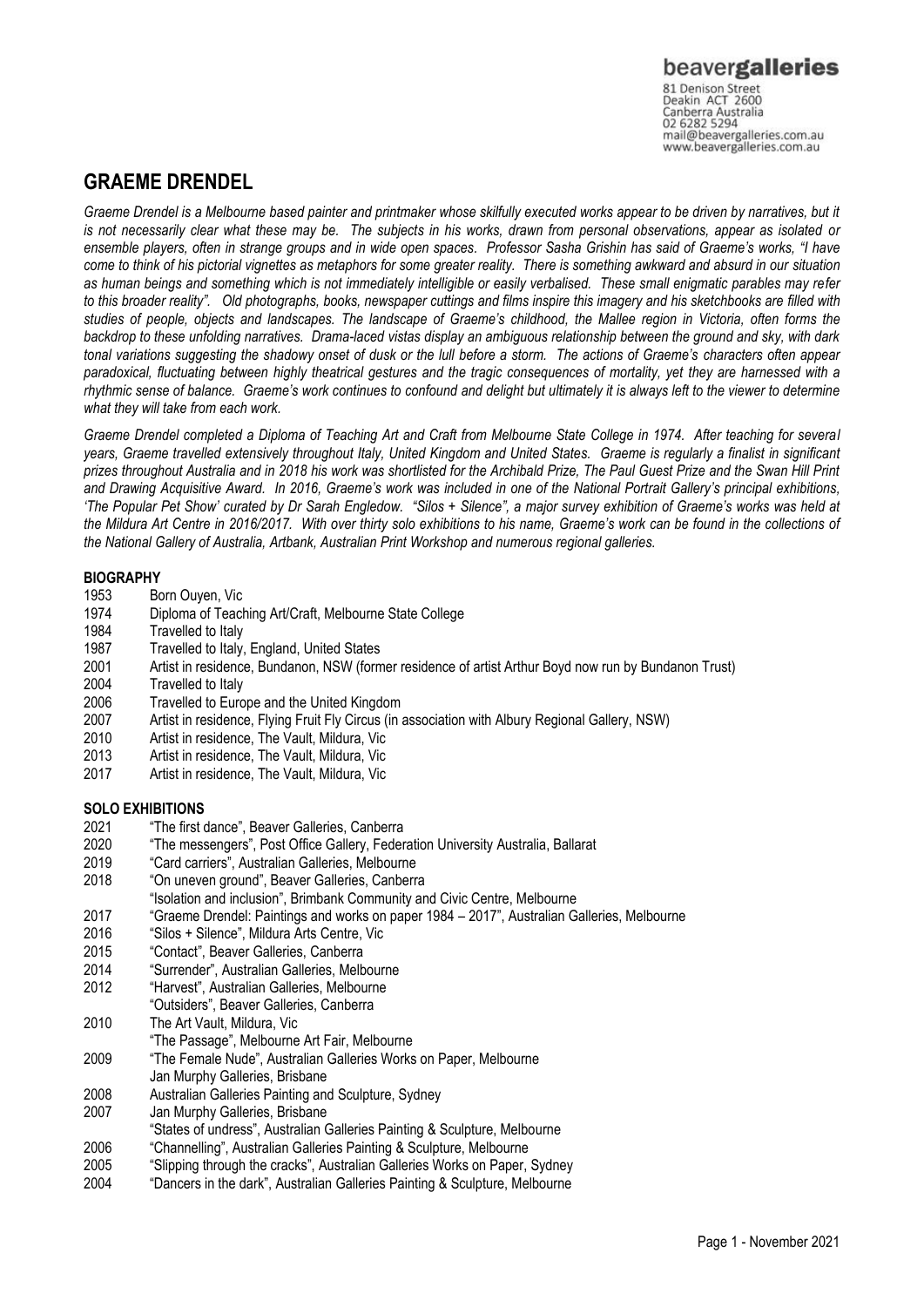# beavergalleries

81 Denison Street<br>Deakin ACT 2600 Canberra Australia 02 6282 5294 mail@beavergalleries.com.au www.beavergalleries.com.au

- 2003 "The market street paintings", Australian Galleries Works on Paper, Melbourne "Small pictures", Australian Galleries Painting & Sculpture, Sydney "Trophy hunters", Australian Galleries Painting & Sculpture, Sydney
- 2002 "The bridge", Australian Galleries Painting & Sculpture, Sydney
- 
- 2001 "The bridge", Australian Galleries Painting & Sculpture, Melbourne<br>2000 "Tourists", Australian Galleries Painting & Sculpture, Sydney
- 2000 "Tourists", Australian Galleries Painting & Sculpture, Sydney 1999 "Recent paintings 1999", Australian Galleries Painting & Sculpture, Melbourne
- "Recent gouaches", Australian Galleries Works on Paper, Sydney
- 1998 "Recent paintings", Australian Galleries Painting & Sculpture, Sydney<br>1997 "Paintings", Australian Galleries Painting & Sculpture, Melbourne
- "Paintings", Australian Galleries Painting & Sculpture, Melbourne
- 1995 Mallee Tourist Association, Ouyen
- 1991 Mildura Regional Gallery, Mildura
- 1990 York Street Gallery, Melbourne

### **SELECTED GROUP EXHIBITIONS**

- 2021 Archibald Prize and Sulman Prize, Art Gallery of NSW, Sydney
- Archibald Prize and Sulman Prize, Art Gallery of NSW, Sydney "Paul Guest Prize", Bendigo Art Gallery, Bendigo "Swan Hill Print and Drawing acquisitive award, Swan Hill, Vic
- 2017 "Rick Amor Self Portrait Prize", Montsalvat, Vic
- "Doug Moran National Portrait Prize", Juniper Hall Paddington, Sydney
- 2016 "The Popular Pet Show", National Portrait Gallery, Canberra "Panoply", Metropolis Gallery, Vic
- 2015 Kilgour Prize, Newcastle Art Gallery, NSW
- 2014 Adelaide Perry Drawing Prize, Presbyterian Ladies College, Sydney Rick Amor Drawing Prize, Ballarat Art Gallery, Vic Kilgour Prize, Newcastle Art Gallery, NSW Benalla Nude Art Prize, Benalla Art Gallery, Vic "Rochester Fine Art Exhibition", Rochester Shire Hall, Vic The Gallipoli Art Prize, Gallipoli Memorial Club, Sydney "one of each", Australian Galleries, Melbourne "Australia Day 2014 Celebratory Exhibition", Australian Galleries, Sydney & Melbourne
- 2013 "Small Works", Beaver Galleries, Canberra "5th Anniversary Exhibition", The Art Vault, Mildura, Vic "Figuration", Jan Murphy Gallery, Brisbane Rick Amor Portrait Prize, Melbourne "Twenty Artists", Gallows Gallery, Perth
- 2012 Adelaide Perry Drawing Prize, Presbyterian Ladies College, Sydney
- 2011 Adelaide Perry Drawing Prize, Presbyterian Ladies College, Sydney
- Len Fox Painting Award, Castlemaine Art Gallery, Vic Dobell Drawing Prize, Art Gallery of New South Wales, Sydney "Reframed", Counihan Gallery, Melbourne Amor Prize, Monsalvat, Eltham, Melbourne Geelong Print Prize, Geelong Gallery, Vic "Nether Regions", Convent Gallery, Melbourne Print Council of Australia Print Commission, Megalo, Canberra Salon des Refusés, S. H. Ervin Gallery, Sydney
- 2010 "Impressions", Australian Print Workshop, Melbourne Melbourne Art Fair
- 2009 "Figurative Painting", Hill Smith Gallery, Adelaide Salon des Refusés, S. H. Ervin Gallery, Sydney
- James Farrell Self Portrait Acquisitive Award, Castlemaine Art Gallery, Vic 2008 "Step Right Up" The Circus In Australian Art, Albury Regional Gallery travelling exhibition Kilgour Prize, Newcastle Region Art Gallery, NSW "Inside Out", works from the Anthony/ Bell Collection, Albury Regional Gallery, NSW "Who let the dogs out - the dog in contemporary art", Lake Macquarie City Art Gallery, and Hazelhurst Regional Gallery, NSW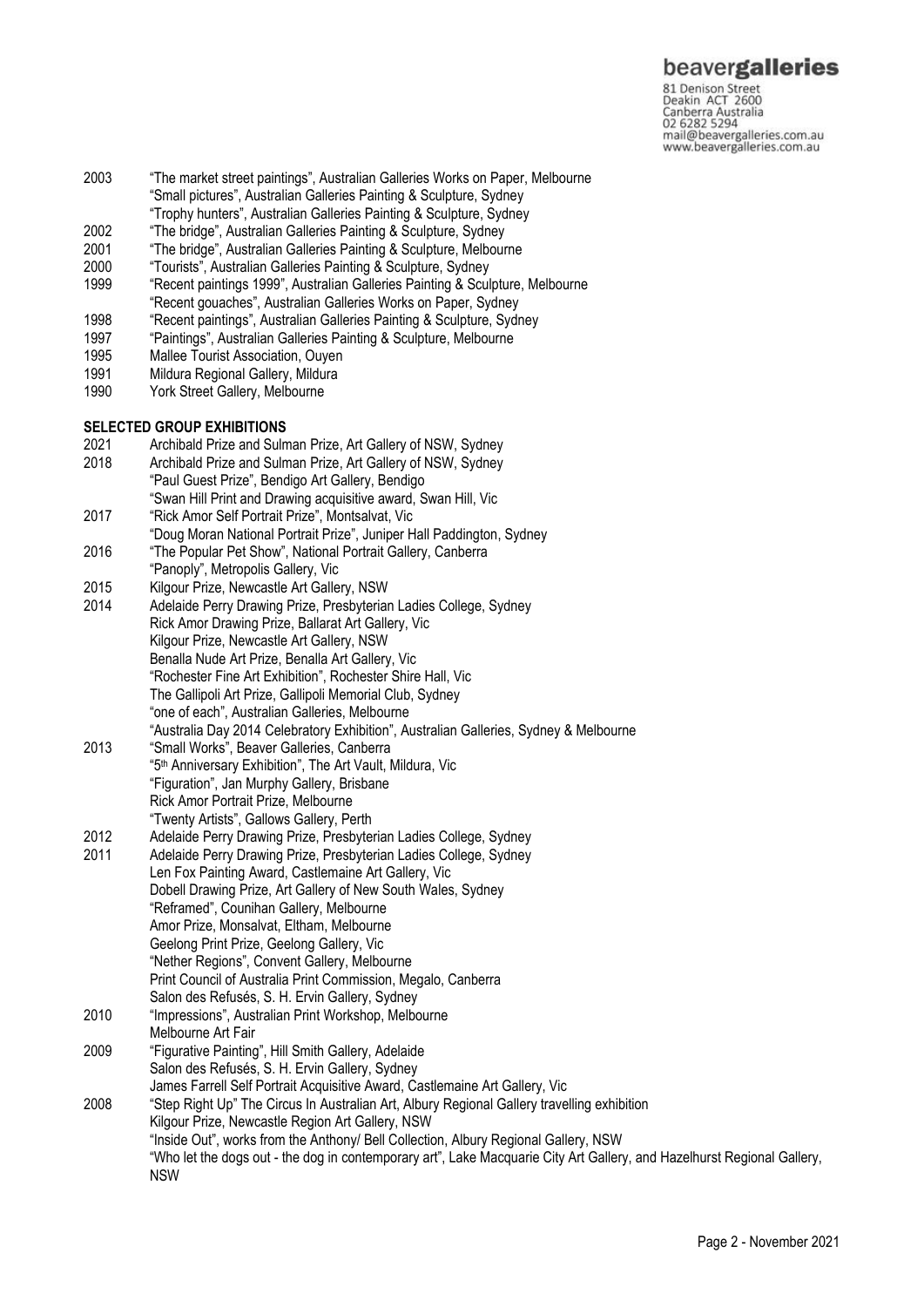81 Denison Street<br>Deakin ACT 2600 Canberra Australia 02 6282 5294 mail@beavergalleries.com.au www.beavergalleries.com.au

- 2007 "Summer Stock Show", Australian Galleries Works on Paper, Sydney "Small Pleasures", Australian Galleries Painting & Sculpture, Melbourne "Stock Show" Australian Galleries Painting & Sculpture, Melbourne "A Selection of Portraits" Australian Galleries Painting & Sculpture 2006 "Summery", Australian Galleries Painting & Sculpture, Sydney "Stock Show", Australian Galleries Painting & Sculpture, Melbourne
	- "Summer Stock Show", Australian Galleries Works on Paper, Melbourne "Impressions", Australian Print Workshop, Melbourne "The 55th Blake Prize for Religious Art", Blake Society at The Gallery, National Art School, Sydney "50th Anniversary Exhibition", Australian Galleries, Melbourne Sulman Prize, Art Gallery of New South Wales, Sydney

### **AWARDS / COMMISSIONS**

- 2021 Finalist, Archibald Prize, Art Gallery of NSW, Sydney
- Finalist, Sulman Prize, Art Gallery of NSW, Sydney
- 2018 Finalist, Archibald Prize, Art Gallery of NSW, Sydney
- Finalist, Paul Guest Prize, Bendigo Art Gallery, Vic
- Finalist, Calleen Art Award, Cowra Regional Gallery
- Finalist, Swan Hill Print and Drawing acquisitive award, Swan Hill, Vic
- 2017 Finalist, Rick Amor Self Portrait Prize, Montsalvat, Melbourne
- Finalist, Doug Moran National Portrait Prize, Sydney
- 2015 Finalist, Kilgour Prize, Newcastle Art Gallery, NSW
- Finalist, Benalla Nude Prize, Benalla Art Gallery, Vic Finalist, Rick Amor Drawing Prize, Montsalvat, Melbourne Finalist, Kilgour Prize, Newcastle Art Gallery, NSW
- 2013 Finalist, Rick Amor Portrait Prize, Montsalvat, Melbourne
- 2012 Finalist, Adelaide Perry Drawing Prize, Presbyterian Ladies College, Sydney
- 2011 Finalist, Dobell Drawing Prize, Art Gallery of New South Wales, Sydney Finalist, Adelaide Perry Drawing Prize, Presbyterian Ladies College, Sydney Finalist, Rick Amor Drawing Prize, Montsalvat, Melbourne Finalist Geelong Print Prize, Geelong Gallery, Geelong
- 2008 Finalist, Kilgour Prize, Newcastle Art Gallery, NSW
- 2006 Finalist, Sulman Prize, Art Gallery of New South Wales, Sydney

#### **PUBLICATIONS**

- 2021 "Master of enigma explores our strange sense of alienation", Sasha Grishin, *Canberra Times*, 18 October
- 2019 "Be Frank", Sarah Engledow, *Portrait – Magazine of Australian & International Portraiture,* Summer 2019/20 2017 "Bigger Picture"*,* Christopher Allen, *The Australian*
- "Revamp celebrates Ballarat's art schools", Michelle Smith, *The Courier*, Ballarat,
- "Home is where the heart is", Caitlyn Morgan, *Sunraysia Daily*, Sept 25
- 2016 *Graeme Drendel*, Gavin Fry, Australian Galleries Publishing
- *The Popular Pet Book*, Sarah Engledow, National Portrait Gallery
- 2014 *Australian Art: a History*, Sasha Grishin, TheMiegunyah Press
- "History and Collections:, David Golightly, Castlemaine Art Gallery
- 2012 "Fun trying to figure it all out", Sasha Grishin, *Canberra Times*, March
- "Behind Their Eyes", Chloe Mandryk, *BMA Magazine*, February
- 2011 "Sad Slide in Prize Swamp", Sasha Grishin, *Canberra Times*, May "The Blake Book", Rosemary Crumlin, *Macmillan Art Publishing* "Nuanced Works Draw on Disciplined Language", Christopher Allen, *The Australian,* December
- 
- 2010 "The passage", Merryn Gates, catalogue essay, Melbourne Art Fair
- 2009 "About Face", Christopher Allen, *Weekend Australian*, March
- 2007 *Untitled: Portraits of Australian Artists*, editor Sonia Payes, essay by Caroline Field, Macmillan Art Publishing
- 2006 "Channelling", Caroline Field, catalogue essay, Australian Galleries, Melbourne *McCulloch's Encyclopaedia of Australian Art*, The Miegunyah Press
- 2004 "Quests for companionship", Caroline Field, catalogue essay, Australian Galleries, Melbourne
- 2003 "Not in front of the children", Christopher Heathcote, catalogue essay, Australian Galleries, Melbourne
- 2001 Christopher Heathcote, catalogue essay, Australian Galleries, Melbourne